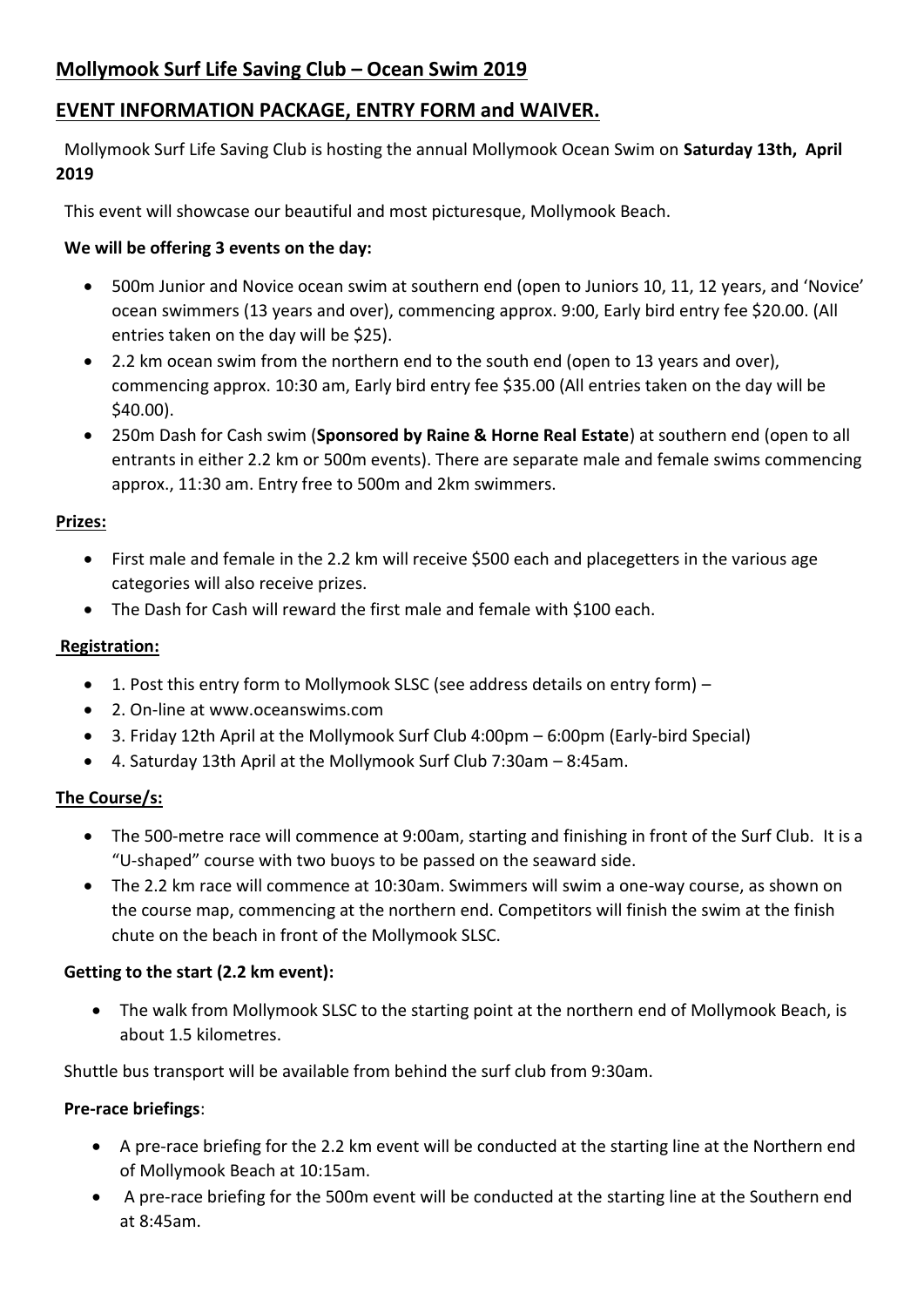- First Aid stations will be situated at the start and finish lines.
- The swimmer's physical condition is their responsibility.
- Water Safety and Safety craft will patrol the course throughout the event. Swim protocol is to move to the side of the course and raise your hand straight above your head if you are in difficulty.
- Cancellation; The race director reserves the right to cancel the event due to rough or dangerous conditions. All competitors should check the Mollymook SLSC website (www.mollymooksurf.com.au) for information at regular intervals after 4pm the day prior for confirmation of event. Keep checking the website or tune into Power FM/2ST from 6am Saturday morning for updates.

# **Back of the Pack**:

• This category includes wetsuit swimmers, flippers, kickboard, and mask and snorkel users. There are no podium prizes for back of the pack starters.

### **Dash for Cash**:

• Sponsored by Raine & Horne Real Estate. Two fun sprint swims (male and female) over approx. 250m. Entry only for registered Mollymook Ocean Swim competitors. Male and female winners of the Dash for Cash will each receive \$100.

### **General Notes and Rules re Swim:**

- Timetable of the Day 7.30 - 8.45am Competitor Registration; 8:00 – onwards Secure baggage area open at Surf Club 8:00am Hot food van open, 9:00am Junior/Novice swim start (500 m) 9:30am Junior/Novice swim presentation 9:45 – 10.15am Swimmers to make their way to the northern end of Mollymook Beach 10.20 - 10.25am Pre race Briefing 10.30am 2 km Race start 11.30am Competitors assemble for the "Dash for Cash" (250m) Sponsored by Raine & Horne Real Estate – (Male swim first, followed by the female). Approx 12:30pm Presentation to Category Winners • All swimmers must wear their prescribed cap and race number.
- Any paddlers accompanying a swimmer must remain well clear of other competitors so as not to impede their progress or give unfair advantage to their swimmer.
- Swimmers in the "Back of the Pack" division, are not eligible for podium prizes. All swimmers are to behave in a fair and sportsman like manner without interference or aggression towards other competitors and any breach of this rule may result in disqualification from the Mollymook Beach Ocean Swim.
- If in the opinion of the race referee, the weather or swimming conditions are dangerous or unsuitable, the Mollymook Beach Ocean Swim may be cancelled without notice. In the unlikely event of cancellation, entry fees will not be refunded as most of the costs associated with running the event will be incurred before the event.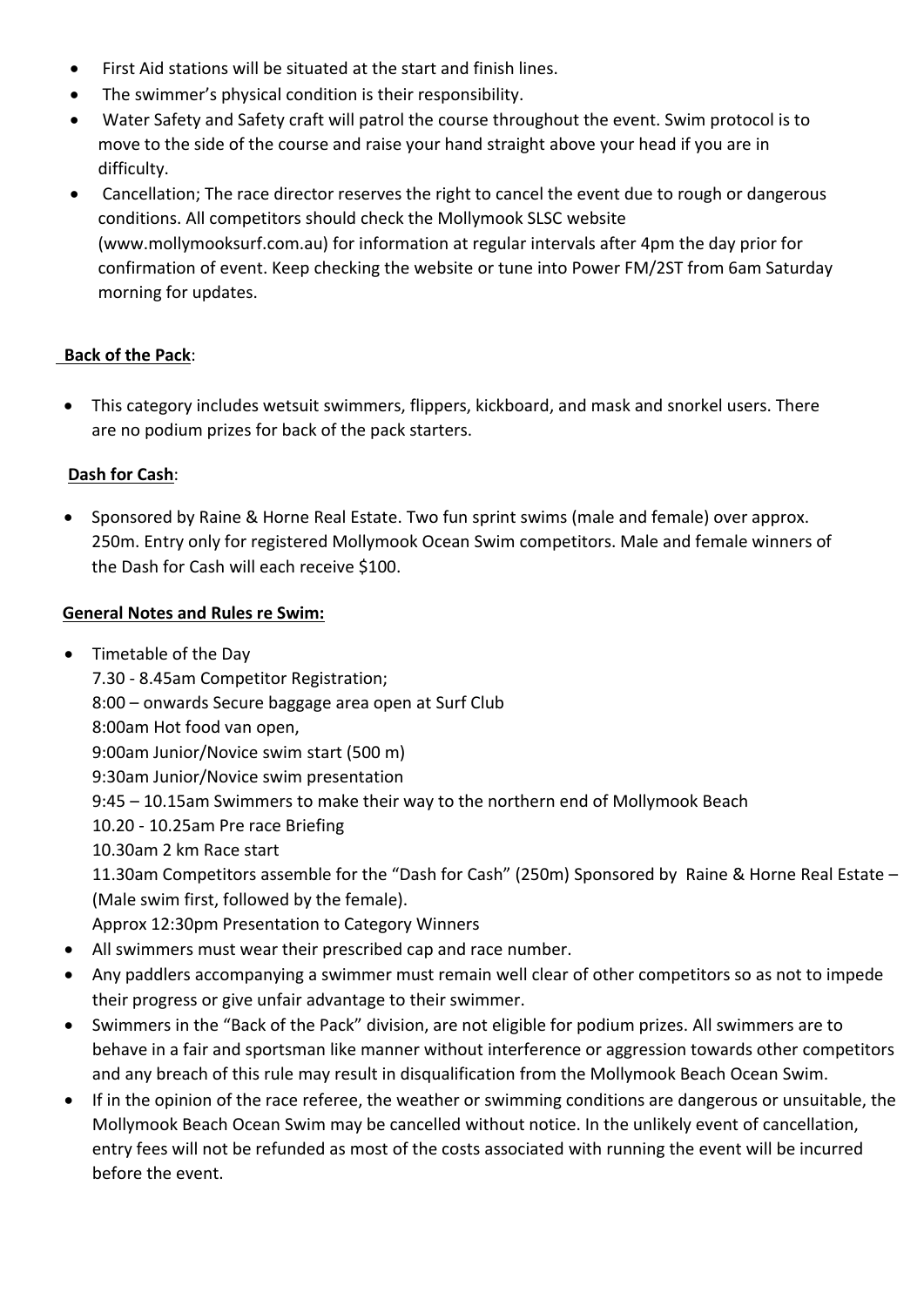# **ENTRY DETAILS.**

**MOLLYMOOK OCEAN SWIM SATURDAY 13th APRIL 2019.**

- Name (APPLICANT): ......................................................................
- D.O.B ............... /. .............. / .............., **Female / Male**
- Address Details: ....................................................................................................................................... ...................................................................................................................................................................
- Email Address: ..........................................................................................................................................
- Contact Number: .....................................................................................................................................

#### **Age & Swim (Circle),**

- 500 meters, Junior: "10yrs", "11yrs", "12yrs" & "Novice (13yrs and over)".
- Back of the Pack, 2.2km (no age classification).
- 2.2 km: "13-18" "19-29" "30-39" "40-49" "50-59" "60-69" "70 and Over"

#### **Entry Cost:**

- Main 2.2 km: Early bird entry \$35.00 (\$40 all race day entries)
- Junior/Novice 500m: Early bird entry \$20.00 (\$25 all race day entries)

#### **Cost Includes:**

• Entry fee, Cap, sausage sandwich & drink voucher (redeemable after the swim at the catering van) and entry into the "Dash for Cash".

#### **HOW TO ENTER"**

- Complete this hard copy entry form and mail (complete with your cheque or money order do not send cash) to, Mollymook Ocean Swim, C/o- Mollymook SLSC, P.O. Box 59, MOLLYMOOK NSW 2539. Make cheques payable to Mollymook SLSC.
- Or Enter on-line at [www.oceanswims.com](http://www.oceanswims.com/) and pay by credit card.
- Or In person on Friday 12th April 4pm 6pm (Early Bird Fee). Credit Card available.
- Or on Saturday 13th April, prior to start of race between 7:30am 8:45am at Mollymook SLSC. Note Credit Card available.

#### **Enquiries:**

• "admin@mollymooksurf.com.au"